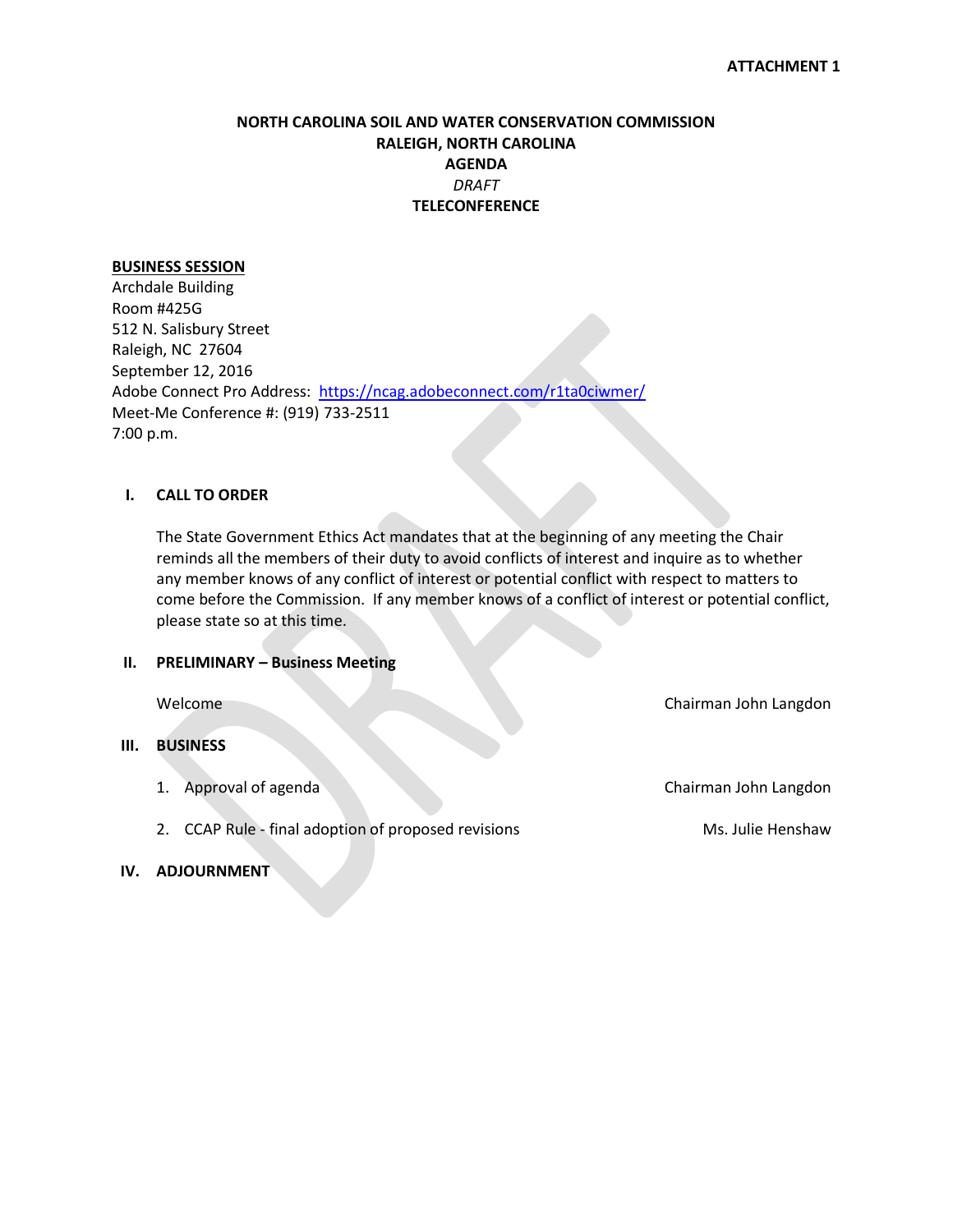

# **NORTH CAROLINA SOIL & WATER CONSERVATION COMMISSION TELECONFERENCE MINUTES September 12, 2016**

Archdale Building 4<sup>th</sup> Floor Conference Room 512 N. Salisbury Street, Raleigh, NC

| <b>Commission Members</b> | <b>Commission Counsel</b> | <b>Guests</b>  |
|---------------------------|---------------------------|----------------|
| John Langdon              | Phillip Reynolds          | Pat Harris     |
| Wayne Collier             |                           | David Williams |
| <b>Charles Hughes</b>     |                           | Julie Henshaw  |
| Ben Knox                  |                           | Tom Hill       |
| Manly West                |                           | Helen Wiklund  |
| <b>Bill Yarborough</b>    |                           |                |
|                           |                           |                |

Chairman John Langdon called the meeting to order at 7:06 p.m. He inquired whether any Commission members need to declare any conflict of interest, or appearance of conflict of interest, that may exist for agenda items under consideration, as mandated by the State Ethics Act. None were declared. Chairman Langdon welcomed everyone.

**1. Approval of Agenda:** Commissioner Collier moved to approve the agenda and Commissioner West seconded. Motion carried.

**2. CCAP Rule – Final Adoption of Proposed Revisions:** Chairman Langdon recognized Ms. Julie Henshaw to present. Ms. Henshaw stated it is necessary to take formal action to approve the revised CCAP Rules the Commission adopted at the May Meeting. The 60-day public comment period concluded on August 30 with one comment received that expressed concern about the ability of smaller or less expensive BMPs to compete in a regional application process. The Commission's proposed rule revisions do not prohibit a district allocation nor does the new text specify which BMPs will be eligible during a regional application process. The Commission will have the ability to take action in the Detailed Implementation Plan each year for the program. Staff recommends to approve the draft rule revisions as adopted at the May Commission meeting.

Commissioner Knox moved to approve and Commissioner Hughes seconded. Motion carried.

Chairman Langdon asked for any further comments. Chairman Langdon asked for a motion to adjourn. Commissioner West moved to adjourn and Commissioner Knox seconded. Chairman Langdon declared the meeting adjourned at 7:11 p.m.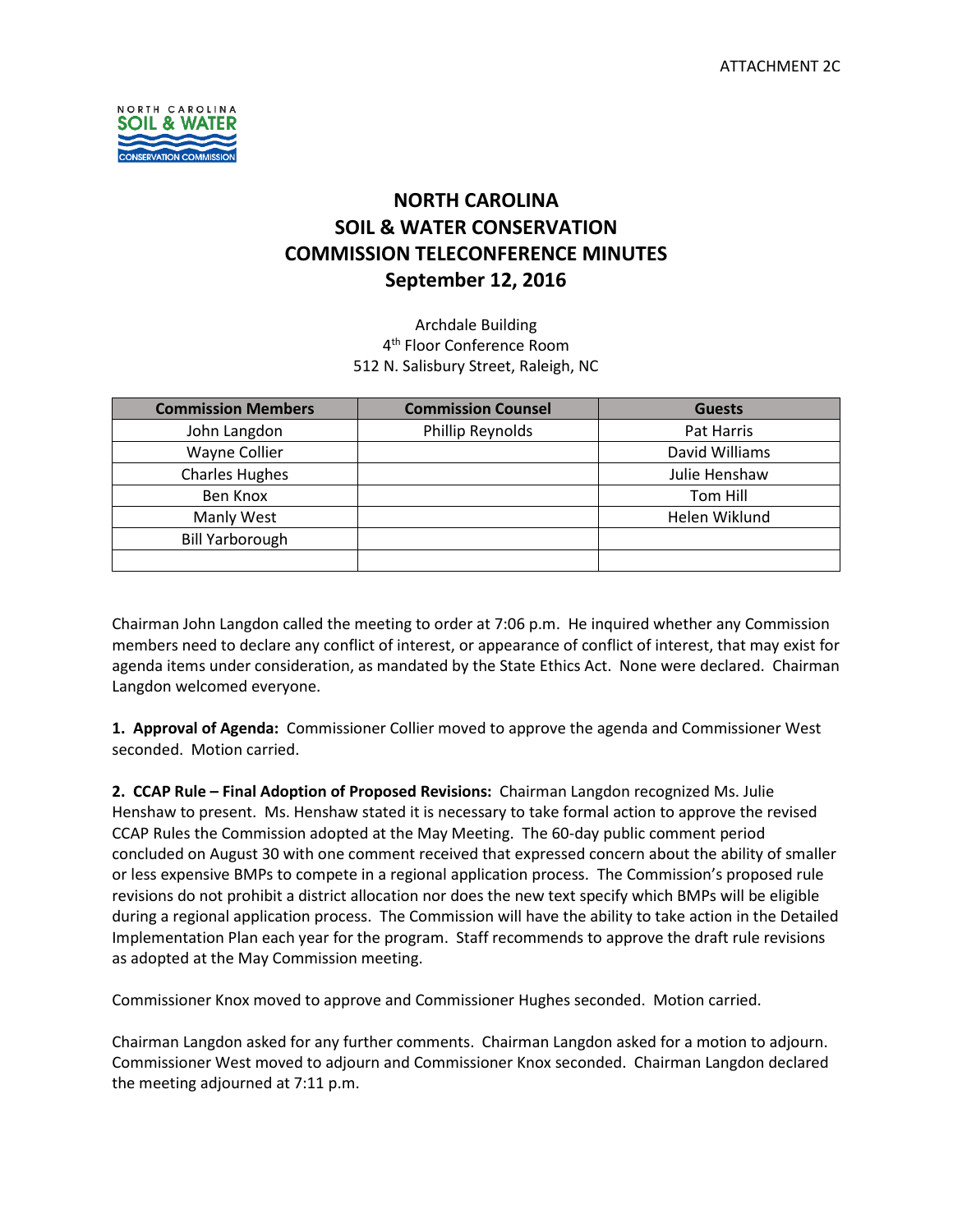#### **DRAFT CCAP RULE REVISIONS**

## **SUBCHAPTER 59H – COMMUNITY CONSERVATION ASSISTANCE PROGRAM FOR NONPOINT SOURCE POLLUTION CONTROL**

#### **SECTION .0100 – COMMUNITY CONSERVATION ASSISTANCE PROGRAM**

#### **02 NCAC 59H .0102 DEFINITIONS FOR SUBCHAPTER 59H**

The following terms used in this Subchapter have the following meanings:

- (1) Nonpoint Source (NPS) Pollution means pollution originating from a diffuse source.
- (2) District Allocation Pool means the annual share of the state's appropriation to participating districts.
- (3) Statewide Allocation Pool means the annual share of the state's appropriation allocated for applications ranked at the state level as specified in the annual detailed implementation plan.
- (4) Regional Allocation Pool means the annual share of the state's appropriation allocated for applications ranked in the division's three regions as specified in the annual detailed implementation plan.
- $(4)(5)$  Applicant means a person(s) who applies for best management practice cost sharing monies from the district. An applicant may also be referred to as a cooperator.
- (64) Average Costs means the calculated cost, determined by averaging actual costs and current cost estimates necessary for best management practice implementation. Actual costs include labor, supplies, and other direct costs required for physical installation of a practice.
- (57) Best Management Practice (BMP) means a practice used to reduce nonpoint source inputs to receiving waters, including both those types of practices which are structural or nonstructural management practices.
- (68) Conservation Plan of Operation (CPO) means a written plan scheduling the applicant's decisions concerning land use, and both cost shared and non-cost shared BMPs to be installed and maintained on the operating unit.
- (79) Cost Share Agreement means an agreement between the applicant and the district which defines the BMPs to be cost shared, rate and amount of payment, minimum practice life, and date of BMP installation. The agreement shall state that the recipient shall maintain and repair the practice(s) for the specified minimum life of the practice. The Cost Share Agreement shall have a maximum contract life of three years for BMP installation. The district shall perform an annual status review during the installation period.
- $(810)$  Cost Share Incentive (CSI) means a predetermined fixed payment paid to an applicant for implementing a nonstructural management BMP in lieu of cost share on a structural practice.
- (911) Cost Share Rate means a cost share percentage paid to an applicant for implementing BMPs.
- (120) Detailed Implementation Plan means the plan approved by the commission that specifies the guidelines for the current program year pursuant to the Rules of the Commission. Detailed Implementation Plan means the plan approved by the commission that specifies the guidelines for the current program year including annual program goals; district, statewide and regional allocations; BMPs that will be eligible for cost sharing and the minimum life expectancy of those practices.
- $(1113)$  District BMP means a BMP designated by a district to reduce the delivery of NPS pollution and which is reviewed and approved by the Division to be technically adequate prior to funding.
- (124) Division means the Division of Soil and Water Conservation.
- (1215) Encumbered Funds means monies from a district's allocation, which have been committed to an applicant after initial approval of the cost share agreement.
- (1316) Full Time Equivalent (FTE) means 2,080 hours per annum which equals one full time technical position.
- $(1417)$  In-kind Contribution means a contribution by the applicant towards the implementation of BMPs. In-kind contributions shall be approved by the district and may include labor, fuel, machinery use, and supplies and materials necessary for implementing the approved BMPs.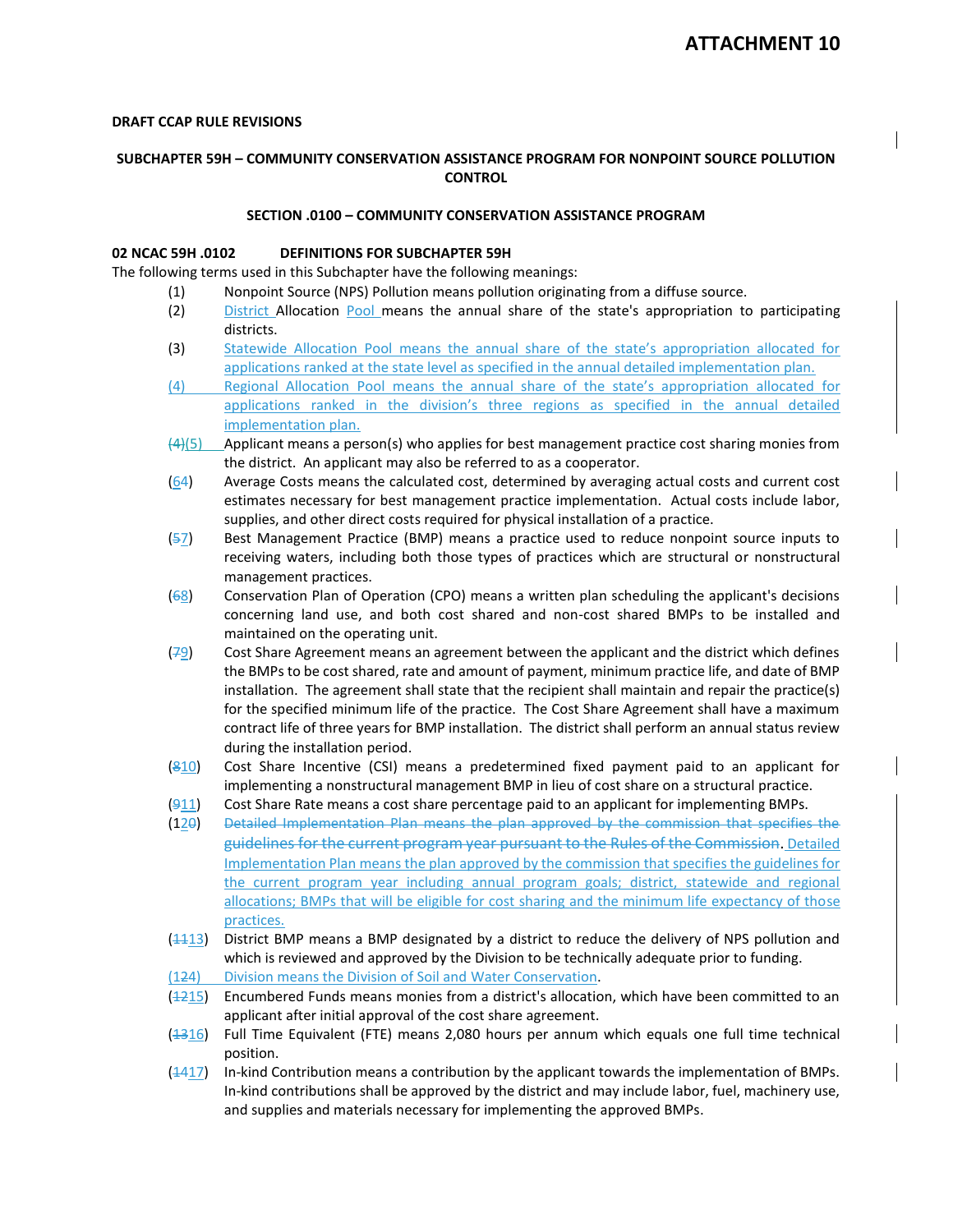## **ATTACHMENT 10**

- $(1518)$  Landowner means any natural person or other legal entity, including a governmental agency, who holds either an estate of freehold (such as a fee simple absolute or a life estate) or an estate for years or from year to year in land, but does not include an estate at will or by sufferance in land. A governmental or quasi-governmental agency such as a drainage district or a soil and water conservation district, or any such agency, by whatever name called, exercising similar powers for similar purposes, can be a landowner for the purposes of this Subchapter if the governmental agency holds an easement in land.
- (1619) Program Year means the period from July 1 through June 30 for which funds are allocated to districts.
- $(1720)$  Proper Maintenance means that a practice(s) is being maintained such that the practice(s) is successfully performing the function for which it was originally implemented.
- (1821) Strategy Plan means the annual plan for the Community Conservation Assistance Program for Nonpoint Source Pollution Control to be developed by each district. The plan identifies pollution treatment needs and the level of cost sharing and technical assistance monies required to address those annual needs in the respective district.
- (2219) Technical Representative of the district means a person designated by the district to act on their behalf who participates in the planning, design, implementation and inspection of BMPs.
- $(230)$  Unencumbered Funds means the portion of the allocation to each district, which has not been committed for cost sharing.
- *History Note: Authority G.S. 106-840; 106-860; 139-4; 139-8; Eff. December 1, 2007; Transferred from 15A NCAC 06I .0102 Eff. May 1, 2012.*

#### **02 NCAC 59H .0103 ALLOCATION GUIDELINES AND PROCEDURES**

(a) The Commission shall consider the total amount of funding available for allocation, relative needs of the program for BMP implementation, local technical assistance, and education to determine the proportion of available funds to be allocated for each eligible purpose. This determination shall be done prior to allocating funds to statewide, regional and district allocation pools and the Division. Funds may be allocated for any or all of the following purposes:

- (1) Cost share and cost share incentive payments,
- (2) technical assistance and administrative assistance, and
- (3) statewide or local education and outreach activities.

The percentage of funding available for each purpose and each allocation pool shall be specified in the annual Detailed Implementation Plan based on the recommendation of the division and the needs as expressed by the districts and needs to accelerate the installation of BMPs.

(ba) District allocations: The Commission shall allocate the cost share funds from the district allocation pool to the districts in the designated program areas. To receive fund allocations, each district designated eligible by the commission shall submit an annual strategy plan to the commission at the beginning of each fiscal year. Funds may be allocated to each district and the Division for any or all of the following purposes:

- (1) Cost share and cost share incentive payments,
- (2) technical assistance and administrative assistance, and
- (3) statewide or local education and outreach activities.

 (b) The Commission shall consider the relative needs of the program for BMP implementation, local technical assistance, and education to determine the proportion of available funds to be allocated for each eligible purpose prior to allocating funds to districts and the Division.

(c) Funds for cost share and cost share incentive payments shall be allocated to the districts at the beginning of the fiscal year and whenever the Commission determines that sufficient funds are available in the district allocation pool to justify a reallocation. Districts shall be allocated monies based on the identified level of nonpoint source pollution problems and the respective district's BMP installation goals as demonstrated in the district annual strategy plan. The allocation method used for disbursement of funds is based on the score of each respective district for those parameters approved by the Commission pursuant to Subparagraph (9) of this Paragraph. The points each district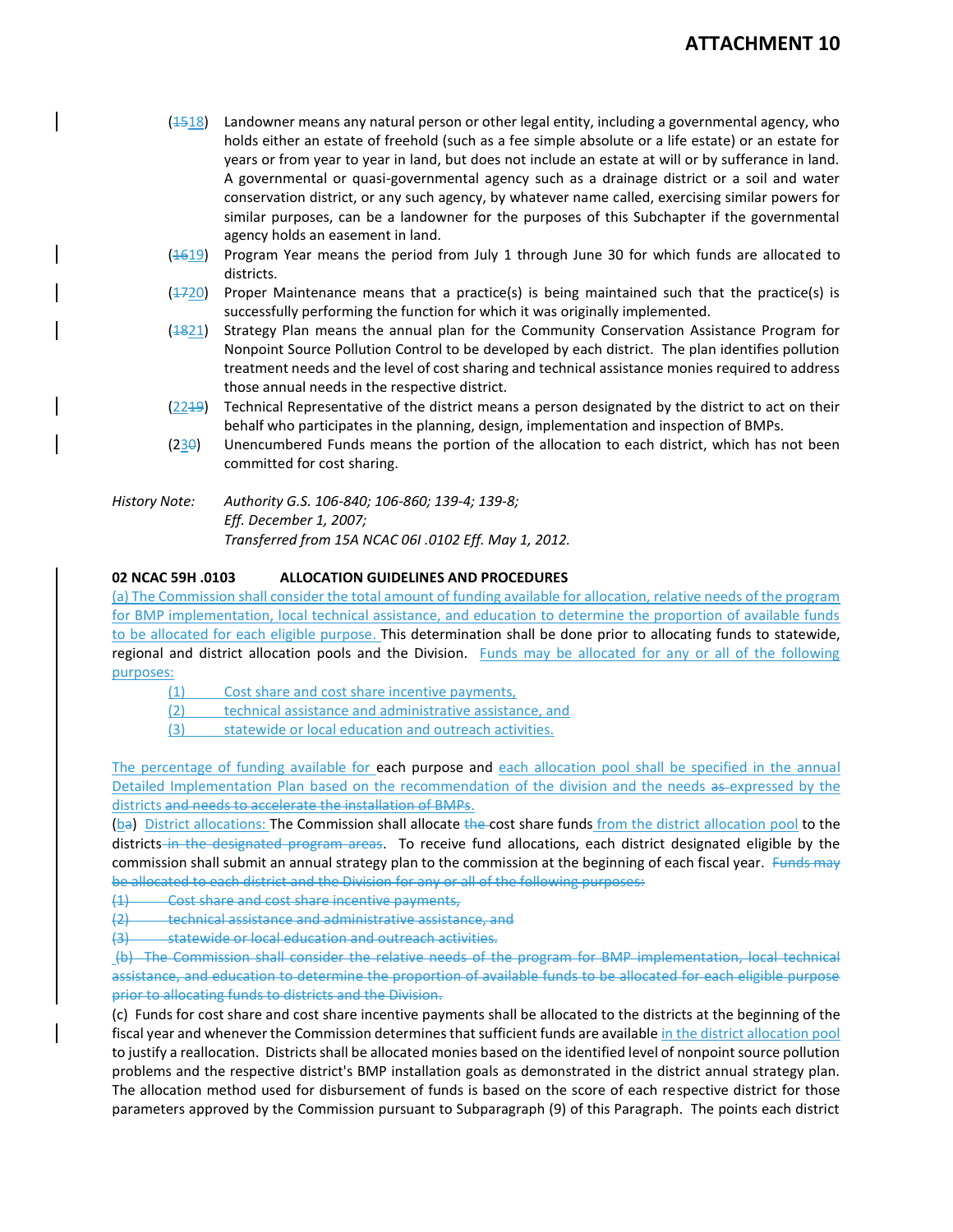scores on each parameter are totaled and proportioned to the total dollars available for district allocation under the current program year funding according to the following formula:

- (1) Sum of Parameter Points = Total Points (2) Percentage Total x Total Dollars = Dollars Available
- Points Each District **Available Available** to Each District (3) The minimum allocated to a particular district shall be one thousand five hundred dollars (\$1,500)
- per program year, unless the district requests less than one thousand five hundred dollars  $( $1,500).$
- (4) If a district requests less than the dollars available to that district in Subparagraph (2) of this Paragraph, then the excess funds beyond those requested by the district shall be allocated to the districts who did not receive their full requested allocation using the same methodology described in Subparagraph (2) of this Paragraph.
- (5) 95 percent of the total program funding designated for district allocations shall be allocated to the district accounts in the initial allocation. The Division shall retain five percent of the total funding in a contingency fund to be used to respond to an emergency or natural disaster. If the funds are not needed to respond to an emergency, then the contingency fund shall be allocated at the March meeting of the Commission.
- (6) The Commission may recall funds allocated to a district that have not been encumbered to an agreement during a fiscal year that have not been encumbered to an agreement at any time if it determines the recalled funds are needed to respond to an emergency or natural disaster.
- (7) At any time a district may submit a revised strategy plan and apply to the Commission for additional funds.
- (8) CPOs that encumber funds under the current year must be submitted to the Division by 5:00 p.m. on the first Wednesday in June.
- (9) Districts shall be allocated funds based on their respective data for each of the following parameters:
	- (A) Relative rank of the number of miles of stream identified as less than fully supporting due to nonpoint source pollution as reported in the North Carolina Water Quality Assessment and Impaired Waters List and the most recent Basinwide Water Quality Plan for each river basin, where the source of pollution is not solely due to agriculture. Relative rank of the percentage of the county draining to waters identified as impaired or impacted on the most recent 305(b)Integrated Rreport produced by the North Carolina Division of Water Resources. (20 percent) The North Carolina Water Quality Assessment and Impaired Waters list and the Basinwide Water Quality Plans are produced by the Division of Water Quality.
	- (B) Relative rank of the percentage of the county draining to waters classified as Outstanding Resource Waters, High Quality Waters, and -Trout Water,  $\frac{1}{2}$  of Shellfishing (open) on the current schedule of Water Quality Standards and Classifications, and Shellfish growing areas (open) as determined by the Department of Environmental Quality's Division of Marine Fisheries. (20 percent)
	- (C) The percentage of each county covered by NPDES-Phase I and Phase II requirements. (20 percent)
	- (D) Relative rank of population density for the county. (20 percent)
	- (E) Relative rank of the percentage of a county's land area that is located within drinking water assessment areas, as delineated by the Public Water Supply Section of the Division of Environmental HealthWater Resources. (20 percent)
	- (F) The Commission may consider additional factors as recommended by the Division of Soil and Water Conservation when making its allocations.

(d) Statewide and Regional Allocations: The Commission shall allocate cost share funds from the statewide and regional allocation pools. To receive fund allocations, each district designated eligible by the commission shall submit applications to appropriate pools when solicited by the division. The division shall rank each application and recommend to the Commission for its approval an amount to allocate to each district corresponding to the highest ranking applications.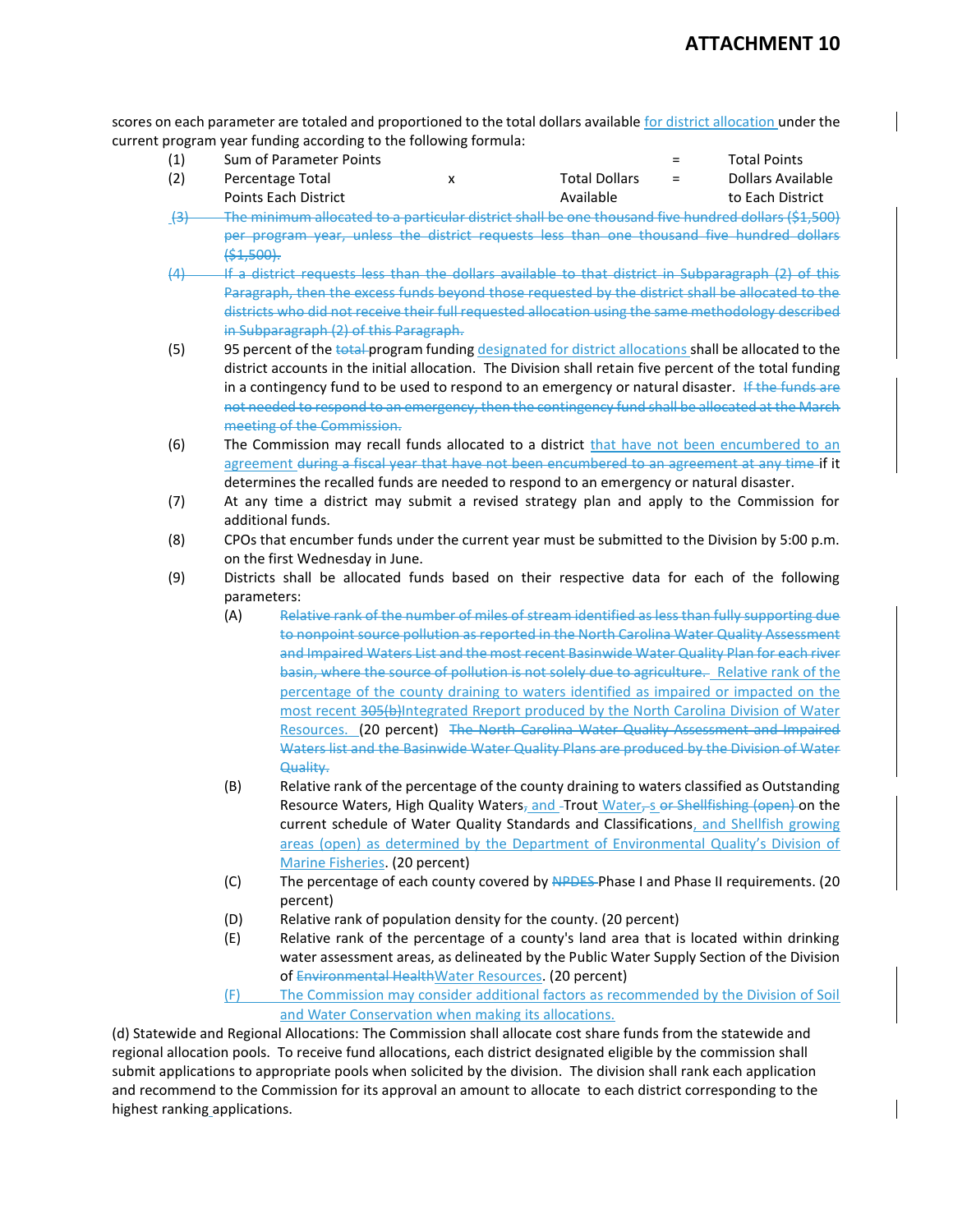(ed) The funds available for technical and administrative assistance shall be allocated by the Commission based on the needs as expressed by the district and needs to accelerate the installation of BMPs in the respective district. Each district may use these monies to fund new positions or to accelerate present technical assistance. Districts must provide an itemized budget to the division in order to qualify for technical assistance funds. N.C. Community Conservation Assistance Program technical assistance funds may be used for technical assistance with the district matching at least 50 percent of the total. Each district to which funds are allocated for technical assistance shall demonstrate to the Commission that matching funds are available prior to any expenditure of funds. The allocation method used for disbursement of funds is based on the score of each respective district for those parameters approved by the Commission pursuant to Subparagraph (4) of this Paragraph. The points each district scores for each parameter are totaled and proportioned to the total dollars available under the current program year funding according to the following formula:

| (1) | Sum of Parameter Points |               | $\equiv$ | <b>Total Points</b> |
|-----|-------------------------|---------------|----------|---------------------|
| (2) | Percentage Total        | Total Dollars | $=$      | Dollars Available   |
|     | Points Each District    | Available     |          | to Each District    |

- (3) If a district requests less than the dollars available to that district in Subparagraph (2) of this Paragraph, then the excess funds beyond those requested by the district shall be allocated to the districts who did not receive their full requested allocation using the same methodology described in Subparagraph (2) of this Paragraph.
- (4) Priority for funding shall be based upon the following parameters:
	- (A) Whether the position is presently funded by Community Conservation Assistance Program technical assistance funds. (25 percent)
	- (B) The proportion of Community Conservation Assistance Program funds for cost share and cost share incentive allocated to districts served by this technical assistance request (normalized to 1 to 100 scale by multiplying each district's score by a factor such that the product of the highest score for this parameter is 100) (50 percent), and
	- (C) The amount of additional funds leveraged by grants and other funds committed to districts served by this technical assistance request (normalized to 1 to 100 scale by multiplying each district's score by a factor such that the product of the highest score for this parameter is 100). (25 percent)
- (5) Subject to availability of funds and local match, provide support for technical assistance for every district.
- (6) District technicians may be jointly funded by more than one district to accelerate the program in each participating district. Each district must be eligible for cost sharing in the program. Requests for funding (salary, FICA, insurance, etc.) of a shared position must be presented to the division by all concerned districts and the division shall cost share to the billing district at a 50-50 rate based on the portion of the FTE provided each respective district. A shared position must be officially housed in one specific district and cost share for support items (office rent, telephone, etc.) shall be paid to one district only.
- (7) Funds, if available, may be allocated to each participating district to provide for administrative costs under this program. These funds shall be used for clerical assistance and other related program administrative costs and shall be matched with in-kind funds of an equal amount from the district.

 $(fe)$  The funds available for the education and outreach purpose shall be allocated by the Commission based on the needs as expressed by the district and needs to accelerate the installation of BMPs in that respective district. Districts and the Division may use these funds for holding workshops for potential applicants and for developing, duplicating, and distributing outreach materials or signs. Districts must provide an itemized budget to the Division in order to qualify for education and outreach funds. Education and outreach funds shall be allocated to each district in accordance with the following formula:

(1) Each district shall receive the lesser of one thousand dollars (\$1,000) or the result of the following equation:

| Total        | <b>x</b> Total Education | $\div$ Total Education and $=$ | Education | and     |
|--------------|--------------------------|--------------------------------|-----------|---------|
| Education    | and Outreach             | <b>Outreach Dollars</b>        | Outreach  | Dollars |
| and Outreach |                          |                                |           |         |